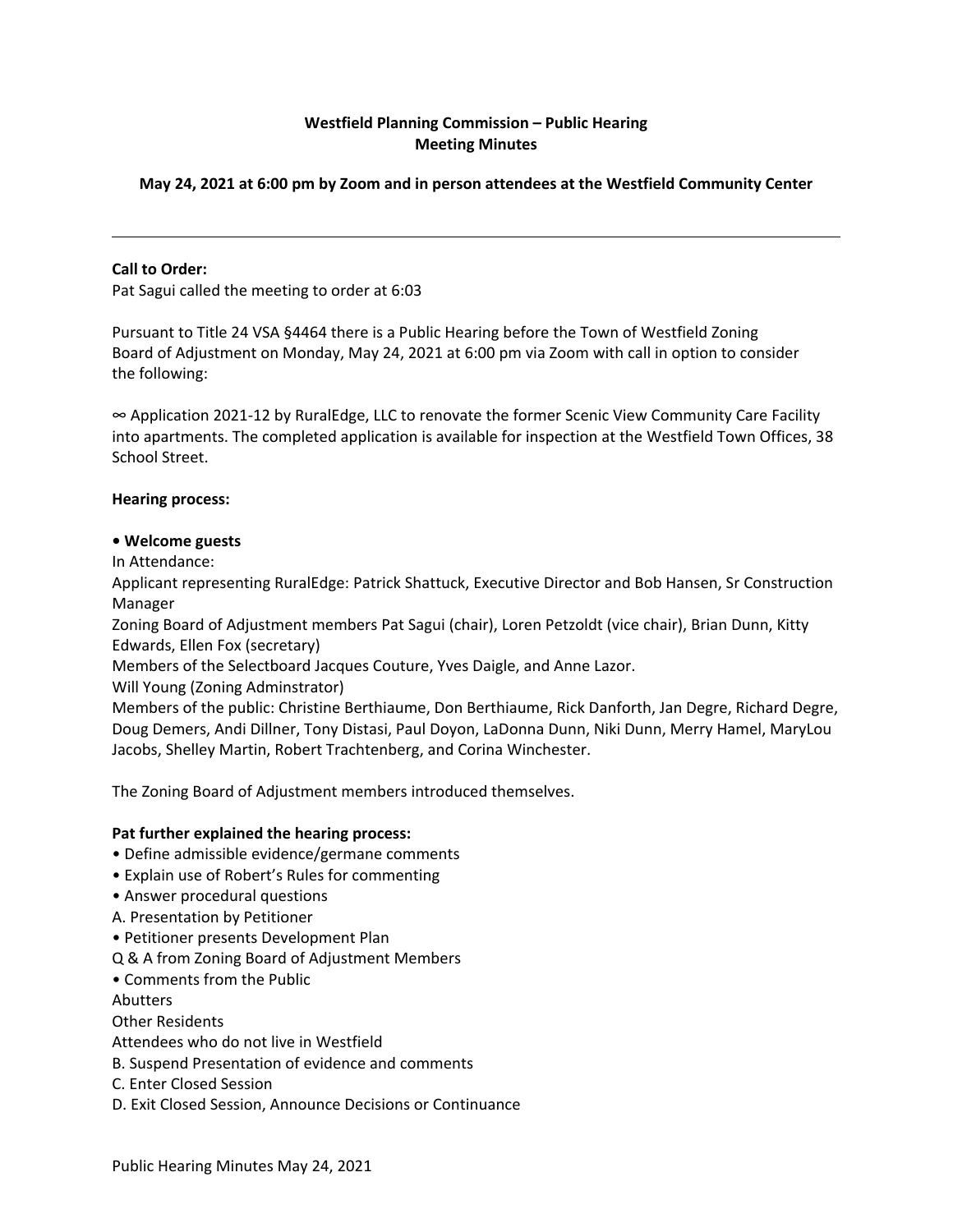### **Presentation by the Petitioner**

Patrick Shattuck, RuralEdge Executive Director, described their history owning the property and that it was managed as Scenic View for only a short time before it closed in June 2018. They placed the property on the market and had one showing in two years. RuralEdge has taken their cue for the need and desire for this type of housing from the Housing Assessment completed for Westfield in 2020.

The building opened as a motel lodge, then converted to a personal care facility with a caretaker's apartment and round the clock staffing. The proposal is to convert the space to 10 studio apartments and one 2 bedroom apartment with an overall occupancy lower than it was as Scenic View.

Patrick described the renovations proposed for the building to convert the double rooms into studio efficiency apartments. They propose to add an entry area, a kitchen, sleeping area, living area, and remodel the bathroom in each unit. They also propose to add two decks on the building's rear, southeast facing side, with privacy partitions so each unit has an outdoor deck space. The deck would be accessed from each unit through a new sliding glass door in place of an existing window in each unit.

The building would continue the use of the common room for residents to participate in activities such as Sense of Balance and Tai Chi classes.

Security cameras exist and all common areas are monitored by camera and can be accessed remotely in real time, and are recorded.

The project would not have restrictions on occupancy, meaning it is not subsidized housing. These would be market rate apartments that would meet the definition of affordable, though there is no rent subsidy. There is not currently proposed an age restriction though the hope is that seniors will utilize this housing consistent with the housing survey. Support and Services at Home (SASH), a program designed to provide personalized coordinated care, through nursing services, programming, and service coordination, to help participants stay safe and live independently in their homes as long as possible, regardless of age or residential setting, will provide on-site services.

Property managers check the building. Tenants have one-year leases with rules and hours of operation for common areas. The hope is for people to make the building their home and that a community will develop there with folks having celebrations and personal gatherings such as birthday parties for residents and their families.

Bob Hansen added that they have a state approved wastewater permit. The only outdoor construction is the addition of the decks. Most of the renovation is interior carpentry, plumbing, replacing windows.

## **Q & A from Zoning Board of Adjustment Members**

The Planning Commission asked questions to clarify details of the proposed project. Responses from the applicant:

- The porches will be 6 ft deep. There are no residents behind the structure. It is more than 100 ft of field and the sides will have privacy screens
- No additional structures are proposed
- Trash will be in the attached garage and management will move trash outdoors for pickup on trash day. Otherwise trash and recyclables will be stored in the garage and out of sight.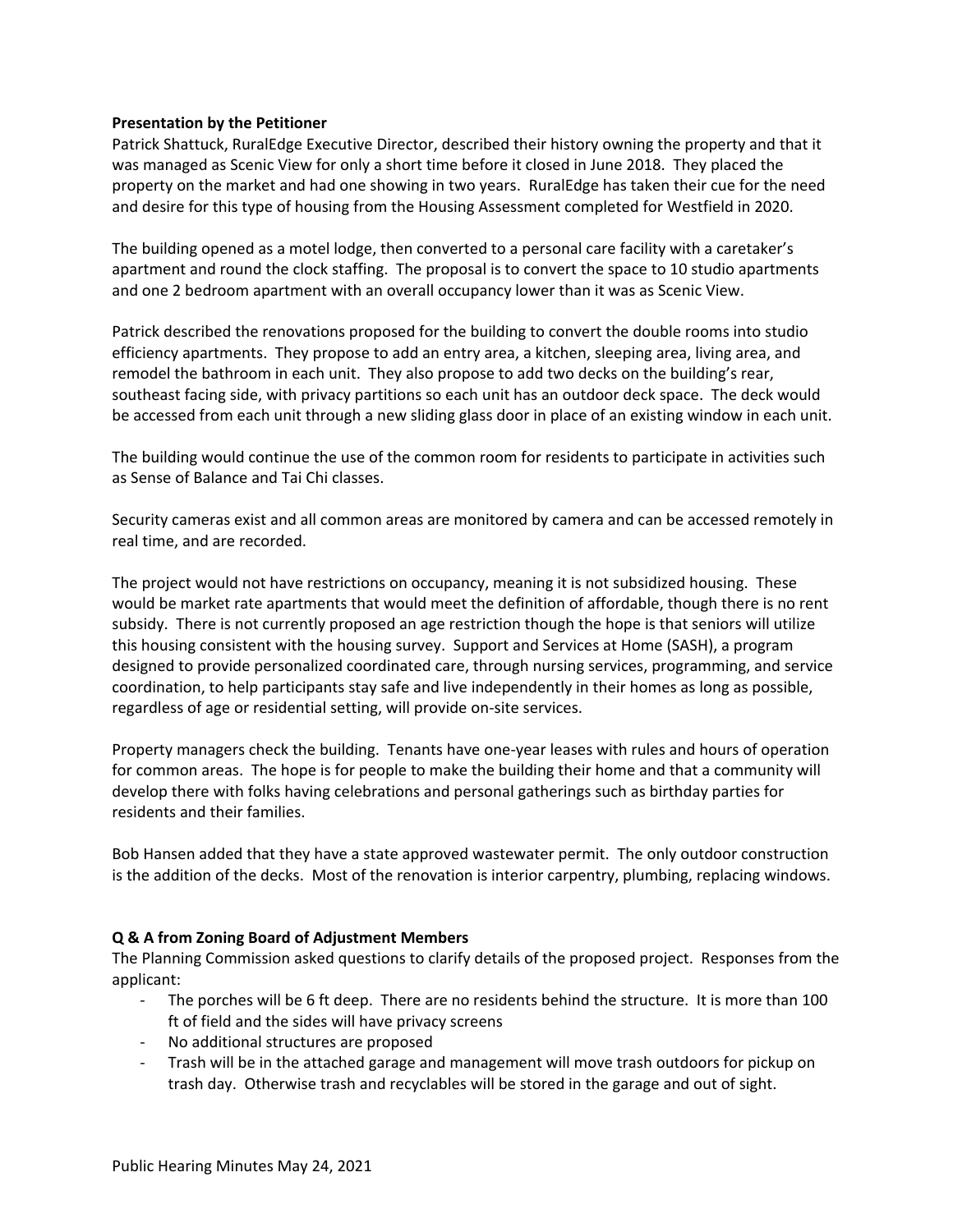- Off street parking plan has not been formalized. Estimate between 15-18 spots can be
- accommodated.<br>- If there are larger gatherings, overflow parking is not in place though the applicant feels there is
- a large amount of paved space.<br>- There is an intention to add landscaping and greenery to soften the front entrance and perhaps
- create a land grade to eliminate the need for a ramp.<br>- Other vehicles such as bicycles, golf carts could be stored in the attached garage or in individual tenant storage in the barn.
- Bike rack would be possible.
- Anticipate less use of water. Eliminating commercial laundry. Half number of residents.
- Cannot exclude families. People with school aged children tend to move to other units. Do not anticipate school aged children residing in the building.
- RuralEdge does not currently have market rate building as an example. Similar projects include small elderly projects with SASH onsite such as Coventry Senior, or Clark's Landing
- 
- Community gardens would be available if there is a demand for them at the building.<br>Market rent estimated at \$600 / month for studio; \$900-950 / month for the 2 bedroom; including all utilities and wifi.
- Tenant screening includes income verification, landlord references, criminal background checks. Lease agreements include all vehicles must be registered and specific terms for pets (must be spayed/neutered, must have all immunizations, must have doctor's note as companion animal.) - Pets require an addendum to the lease
- 
- Lease violations are recorded in a database and complaints are followed up with a visit. Chronic problems are pursued through eviction. - Property manager would visit regularly, at least once a week, Nurse manager and SASH provider
- would also visit once a week.
- Contract services for lawn care and snow removal.
- Guidelines for occupancy for units will be generally 2. Perhaps a couple with one young child.
- Tenants could have assigned parking spaces.
- Additional traffic beyond residents coming and going at the site would include 2 SASH staff once a week at different times, and the property manager. There might be group events once a month. Lawn care and snow removal and maintenance staff.
- No renewable resources planned. Most systems (particularly the heat) are already in place. Plans to increase efficiency of the building as much as possible with insulation, LED lights, motion sensor lighting.
- Exterior lighting will be downlighted on motion sensor system, not continuous lighting at the entrances.
- Construction is generally 8-5. The applicant is flexible. Working 6 days a week and most the work is interior.
- Construction starting in July and finish in October.
- No plan to have a sign. Applicant will look to the community if a sign with contact information at the driveway would be helpful.
- Landscaping to soften the building and add greenery; no site plan for landscaping is completed at this time.
- No outdoor storage. Property managers can require items to go into individual tenant storage in the barn, with supervised access.<br>Fire inspection is in progress. The sprinkler system has been inspected. The storage tanks for
- the sprinkler system are in the basement. Applicant will provide the storage capacity of those tanks.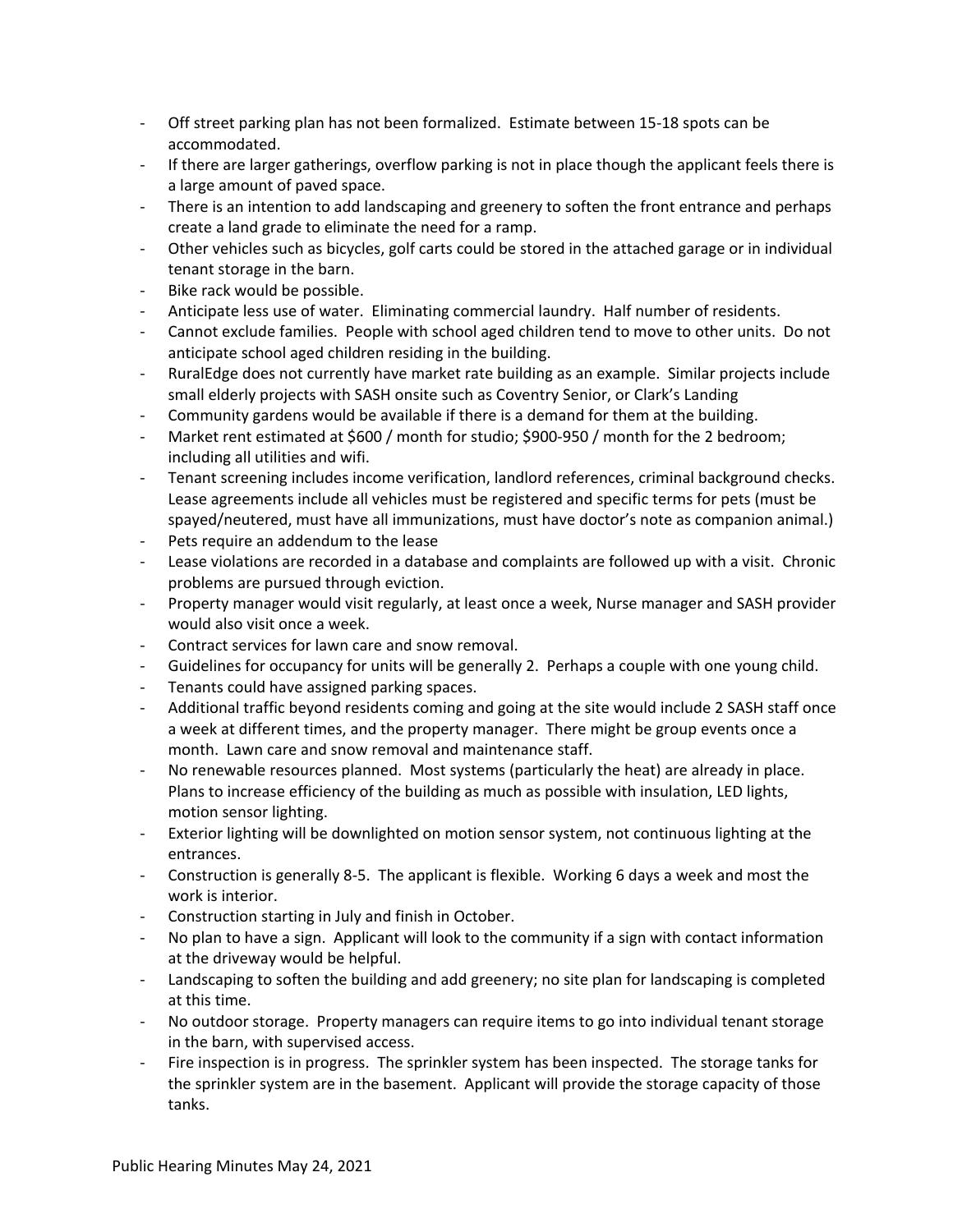- Septic system is permitted by the State. No increase in capacity.
- No current marketing plan to recruit tenants. SASH panel serving an audience of around 80 people who may want to downsize.
- Coming and going will be similar to any other small apartment building.
- Manager will not live on-site.
- Occupancy is anticipated to be a single person in the studio units. Housing standards by square foot would allow up to 3.<br>- Community room quiet time is 8pm. Right to Quiet enjoyment is governed by the Vermont
- State Housing regulations.
- Studios will be approximately 400 sq ft indoor and 100 sq ft outdoor deck.

# **Selectboard and the Zoning Administrator questions and comments**

In response to Anne Lazor's questions, the applicant shared that:

-Members of the community who are elderly or disabled (would enroll for SASH programs) could attend programs and classes.

-Building is accessible. It is not ADA compliant, though some motorized wheel chair units may work at the property. There will not be the full turning radius at every door to be fully ADA accessible.

-Jacques Couture expressed support for the proposed use of the building.

The Zoning Administrator asked about decks, and the applicant responded that decks will not be covered with a roof, they will be open to the sky.

## **Members of the public had questions and comments**

**Q:** Concern was raised that RuralEdge is making general comments and not making specific commitments to their plan for the proposed development. There is concern about security. There was frustration expressed for the way previous Scenic View occupants behaved and a neighbor feels that they violated privacy and trespassed on the neighboring property. Specific testimony was submitted in writing and is entered into the record of these minutes. The testimony by Shelley Martin is entered as Appendix A.

**A:** The applicant addressed the lack of respect for the property boundary, or not knowing where the boundary exists saying that the personnel who previously managed RuralEdge are no longer employed by RuralEdge. If a fence to mark the boundary is a condition of the permit, then Rural Edge would adhere to that. Security cameras would be used to monitor activity and at the same time, they cannot violate someone's privacy. If there are violations, then the police will be the fastest response. Rural Edge would use supporting information to pursue evictions based on serious violations.

**Q:** Security is a primary concern for neighbors. Neighbors expressed a perception that the building will not be occupied only by seniors. A question was posed about who to contact when problems are observed.

**A:** The applicant responded that anyone can call RuralEdge. Someone is on call 24 hrs a day.

**Q:** A question was raised regarding an existing right of way across the RuralEdge parking area, an existing leach field near the barn area, and snow plowing.

**A:** The applicant responded that parking spaces and permits can be assigned and numbered, the ROW could be marked as a no parking area. The barn storage would be accessed by existing driveway to the barn. Snow removal could be done according to a written agreement among the neighbors.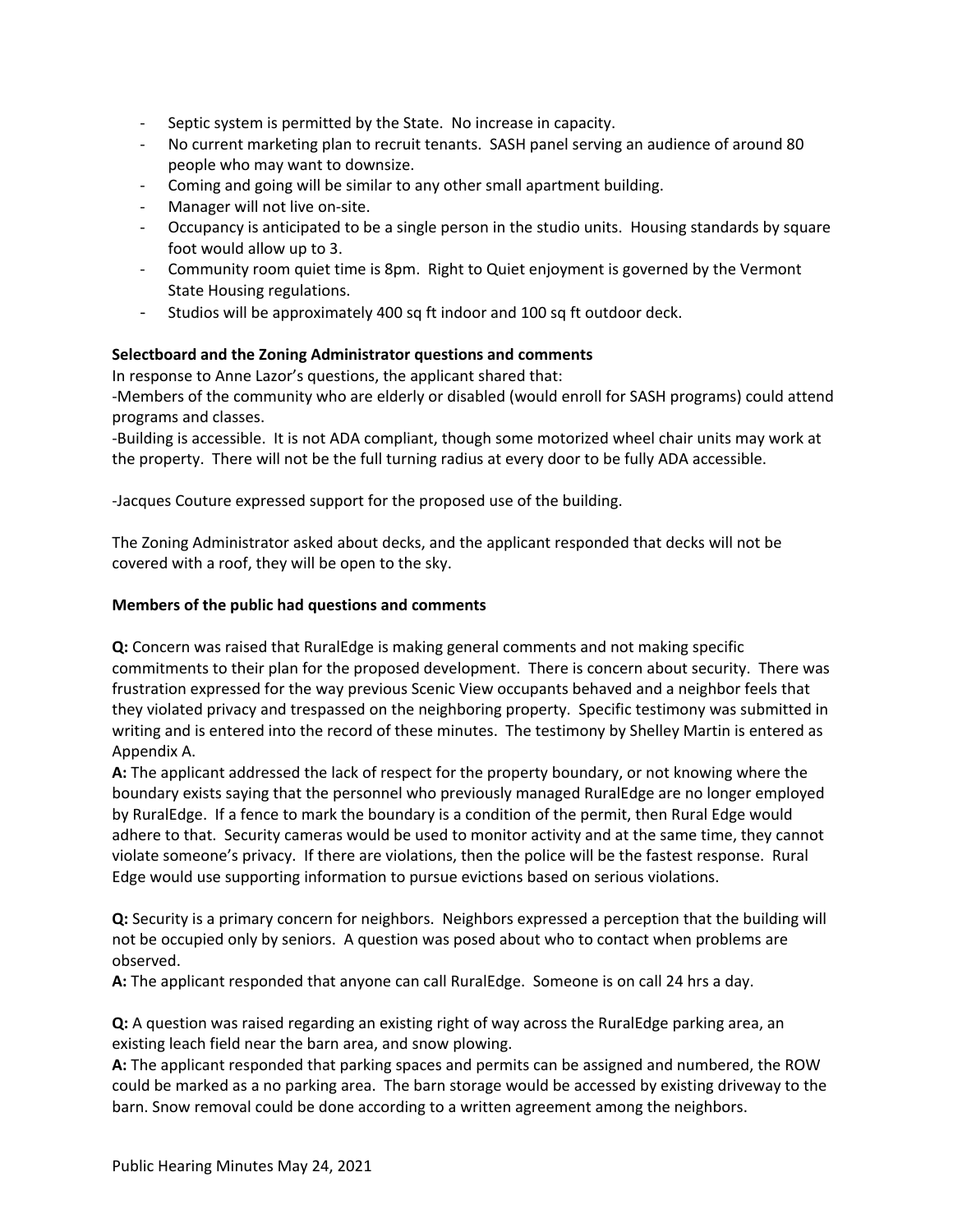**Q:** There was a question about the number of occupants and water usage. Discussion ensued that the project has a current wastewater permit issued by the State of Vermont, and a copy is available at the Town Clerk's office. Members of the ZBA explained that even if the wastewater permit was not in place, the Town cannot condition a permit based on obtaining another permit at the State level. The applicant will need all State and local permits to proceed with the project and so if there is a question or comment with the State issued permit, in this instance the wastewater permit, then the effective way to take action is to find the contact information on that wastewater permit.

**A:** The applicant cannot limit the number of occupants arbitrarily; it is governed by Fair Housing Laws, so the applicant can provide an anticipated range of number of occupants.

**Q:** There was a question about the sprinkler system.

**A:** The applicant responded that the sprinkler system has been serviced and inspected. As an example, there was a need for short term housing this past summer, and all inspections were completed before that short term lease arrangement.

**Q:** A question was raised about parking and traffic. What is the potential for traffic at the site? Also will the grassy area in front be altered? How long can a resident have a guest?

**A:** The applicant responded that there is no plan to change the existing grassy area. The applicant lived adjacent to RuralEdge housing and did not experience more traffic than a typical multi family building. Everyone is allowed to have guests. A person can have a guest for 14 days. The applicant will clarify the frequency which someone may have guests.

**Q:** A question was raised about smoking restrictions, dog waste on neighbor's lawns, and wondering if RuralEdge has pursued evictions for people who exceed the 14 day guest limit.

**A:** The applicant stated that a no smoking policy in the past had encouraged smoking on neighboring properties. The current practice is for no smoking in the building and provide a designated smoking area with receptacles and management will pick up in that smoking area. If there are problems that are tied to the residents of the building, then RuralEdge intervenes to solve the problem. They have pursued evictions for violations, though currently there is a COVID related moratorium on eviction.

Additional comments were made about the water supply and it was reiterated that the ZBA does not have jurisdiction over the water permitting process. A member of the public strongly recommended that the ZBA be sure the potable supply and wastewater permits are current and accurate.

**Q:** Is there a deadline for the permit to be approved? Is there a way to provide time for the water system to consult with their engineer?

**A:** Members of the ZBA stated that the municipal board cannot approve or disapprove potable supply or wastewater permits. The water system has the responsibility to govern its own users.

**Q:** A question was raised as to why the applicant is not committing to a particular plan for snow removal?

**A:** A member of the ZBA stated that it is because it is the job of the ZBA to be sure a plan is in place that meets the needs of this community and does this as a condition to obtain the zoning permit.

**Q:** A question was raised that the plan states the deck will be 10' deep and there have been statements of it being 6' deep, which will it be?

**A:** The applicant stated that the 10 ft stated on the application is an error and the deck will be only 6 ft.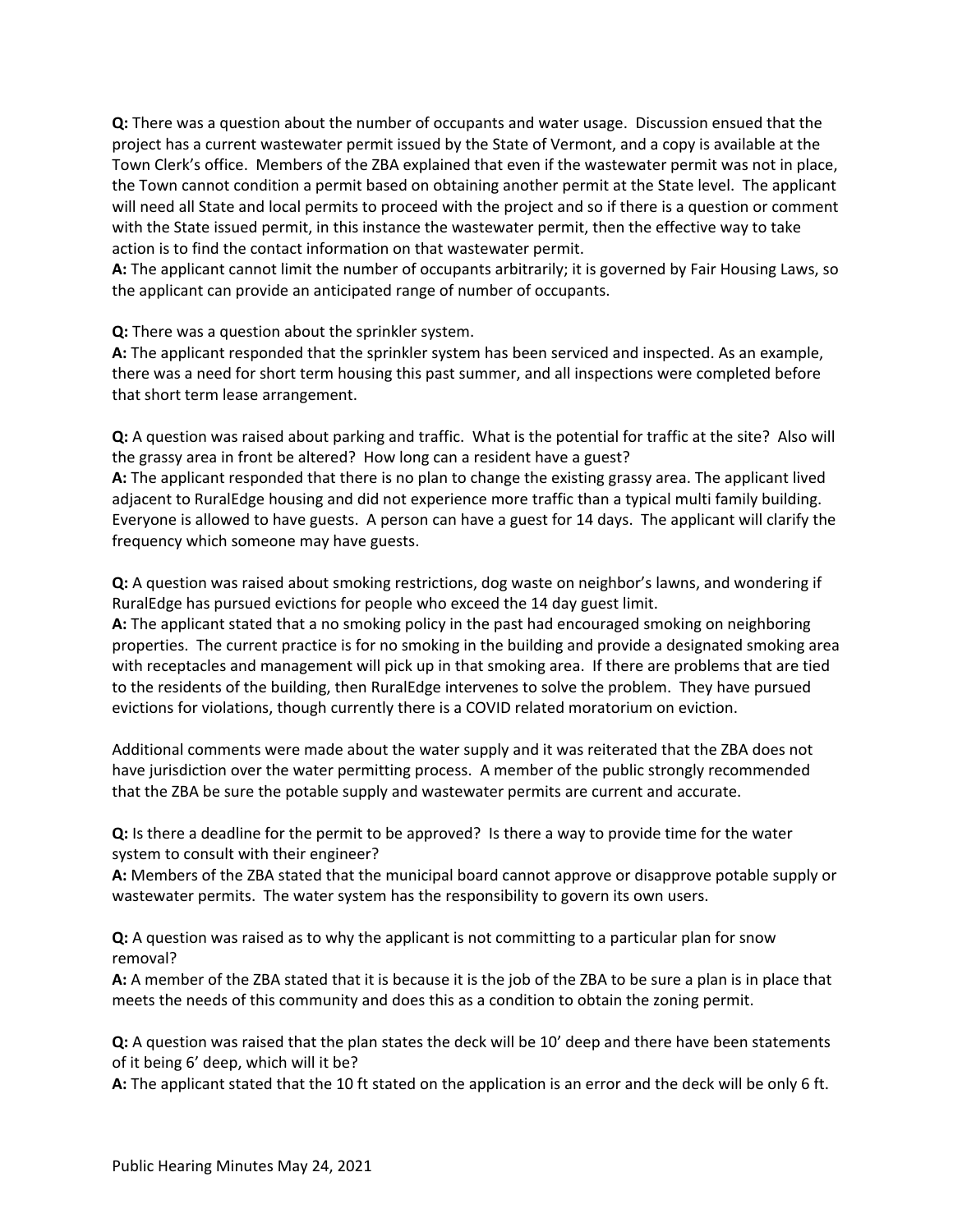**Q:** A question was raised about the need for Act 250 permit.

**A:** A project sheet has been completed for the proposal and the determination has been made that the project does not require review under Act 250.

**Q:** A community member expressed frustration that the project is being discussed as senior housing when there is no age restriction on residents.

**A:** There was discussion that the project is not officially called senior housing, and that the target audience of seniors comes out of the housing survey and the housing assessment that followed which showed senior housing as a need.

**Q:** Someone expressed the belief that even if there are problems at the property, that RuralEdge will be unable to evict tenants based on the moratorium. If problems do arise, who do neighbors contact? **A:** The applicant stated that emergency evictions are still possible. A sign with a contact number can be placed at the property.

**Q:** Is it possible to make the proposed project available only to seniors for housing? **A:** The applicant will discuss this possibility with the Board at RuralEdge.

### **Continuance**

Pat paused the questions given the time.

Loren made a motion for a continuance of the hearing to June 7 at 6:00 pm with a live meeting at the Community Center in Westfield and a zoom attendance option. Kitty seconded. Motion passed unanimously, and the hearing suspended at 8:33 pm to be continued on June 7.

Minutes respectfully submitted by Ellen Fox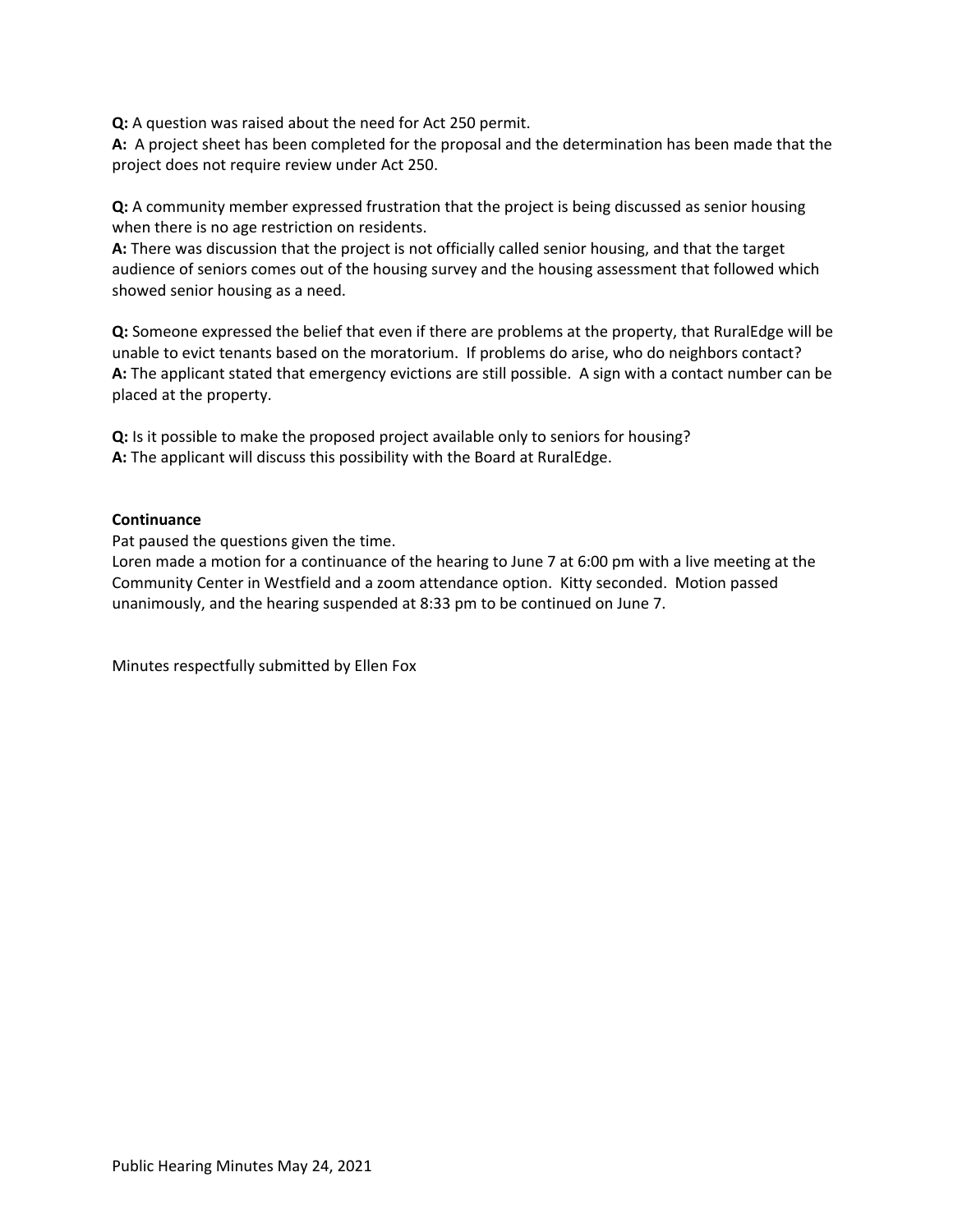Appendix A:

TO: The Westfield Select Board The Westfield Zoning Administrator and all Zoning participants The Westfield Town Clerk and Treasurer

The non-profit organization known as RuralEdge and applicant

FROM: Shelley Martin 999 Vermont Route 100, Westfield VT 05874 802-595-1888 A Project Abutter (sharing a boarder with the property)

DATE: May 24, 2021

SUBJECT: Questions and comments regarding the proposed project by RuralEdge for the current Scenic View Nursing Home located in Westfield Vermont

1) The current application does not require an approved site plan. It is my understanding that a resident of Westfield who wishes to make changes to the property is required to produce a site plan.

QUESTION: Why is the Town of Westfield allowing this project to go forward without a site plan?

2) On the application it specifically says that plans are to convert 10 rooms to efficiency apartments. Build two exterior decks at rear of building.

QUESTION: Why does the application specifically request in writing to convert the rooms and build decks and nothing else? Why does their website reflect something other than the proposed 10 rooms to efficiency apartments?

3) On the Zoning Permit Application under the heading Project Overview they have said that the Project Overview MAY include BUT IS NOT LIMITED TO: It shows me that they say a lot about what they may or may not do. So it is actually nonsense since they have not committed to anything they are saying under the Project Overview. Only words that reflect the meaning of "MAYBE".

QUESTION: Why are they not telling the Westfield zoning exactly what they truly plan to do and put it in writing like they did with the building of two exterior decks? Why are they not committing to saying much of anything for the town zoning or citizens of Westfield to understand the true meaning of specifically what they plan to do?

4) RuralEdge has not specifically said there will be restrictions for those renting the apartments, such as a noise curfew of "lowering the noise after 10 pm" for example. I have lived in apartments where we did have such restrictions.

QUESTION: Do they plan to have restrictions? If so what? If a renter does not abide by rules set forth by RuralEdge to follow - will RuralEdge evict such tenants? Do we, as neighbors, have recourse if the tenants are not following rules other than call the Police?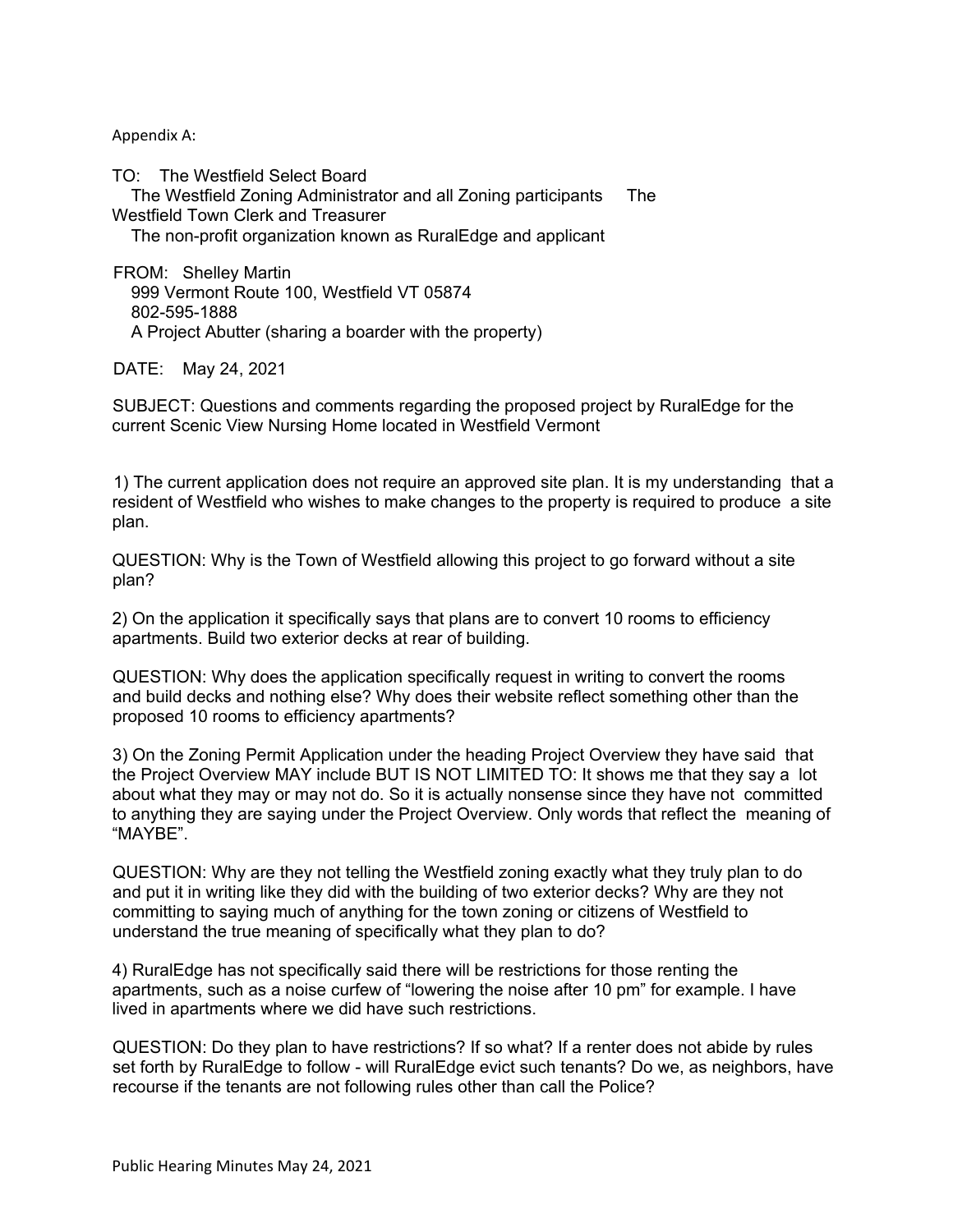5) Lighting is not addressed in writing from RuralEdge. I currently have the lights from the Nursing home shine in my window.

QUESTION: Just how bright do they plan to make the area? Is the lighting going to be facing the building and not other properties?

6) RuralEdge has not specifically said anything about parking. Since there might be 11 apartments in the building (including the one on top) if that is truly the number (because it doesn't match their website number they are advertising) I can say that there would not be enough current parking space for each apartment to house 2 cars each. I am assuming that each renter would be given a parking space for two in case 2 people live in each unit or in case 1 person is allowed a car and 1 for their guest. That would equal at least 22 cars for parking spaces. The current parking for the Nursing Home doesn't have enough parking for 1 car per person to begin with. When they had residents, I had people park under my window while there were visiting cars. I even had someone try to park in front of my house on my lawn and I asked them to move - which they did.

QUESTION: Specifically how do they propose to fix the parking problem? What are they going to do with cars that may not work or extra cars owned by tenants that sit in the parking lot? Why is RuralEdge not willing to put their specific parking proposals in writing?

7) During snow season, I have had Scenic View plow snow into my house and yard which has caused flooding in my basement and not good for my septic system to operate either.

QUESTION: Where do they propose to push snow and how do they propose to plow when cars fill the parking lot?

8) RuralEdge has not addressed security specifically and in writing. I have had my privacy violated by tenants from the Nursing Home since I have been living here. There have been men looking in my windows, on my porch, in my shed, in my car (leaving notes), peeing under my window, and display indecently their private parts in my front window (of which I finally called the police). I have had to change my life to find safety by locking everything such as my car, my doors, and closing in my front porch with a locking door. I have waited to put a mailbox at my house for fear that my mail would be rummaged through. When I finally did put up a box, I had these Nursing Home tenants lean on my box to smoke. They have cluttered my yard and driveway with cigarette butts and after "hanging out at the Westfield Store" they have thrown garbage and empty drinks into my yard and property. I put up a barrier of trees to make it inconvenient for the tenants to stay out of my back yard.

QUESTION: What is RuralEdge going to do to protect my rights and privacy? What is RuralEdge going to do to make sure my quality of life is not impacted by their renters? What is RuralEdge going to do about garbage that their renters create? Are they going to put in writing that they will install cameras to show when these people come into my yard or look in my windows? Would RuralEdge put up a barrier between my property and them?

9) I do not own a dog, but if I did I would be sure to clean up after the dog. Just last week someone from RuralEdge came by the Nursing Home with a dog and after the dog pooped in my yard did not clean up after the dog.

QUESTION: Is RuralEdge going to allow pets? If so, will a policy be in place to clean up after the animal poops in the yard? If this policy is not met, what will RuralEdge do to ensure it does not continue?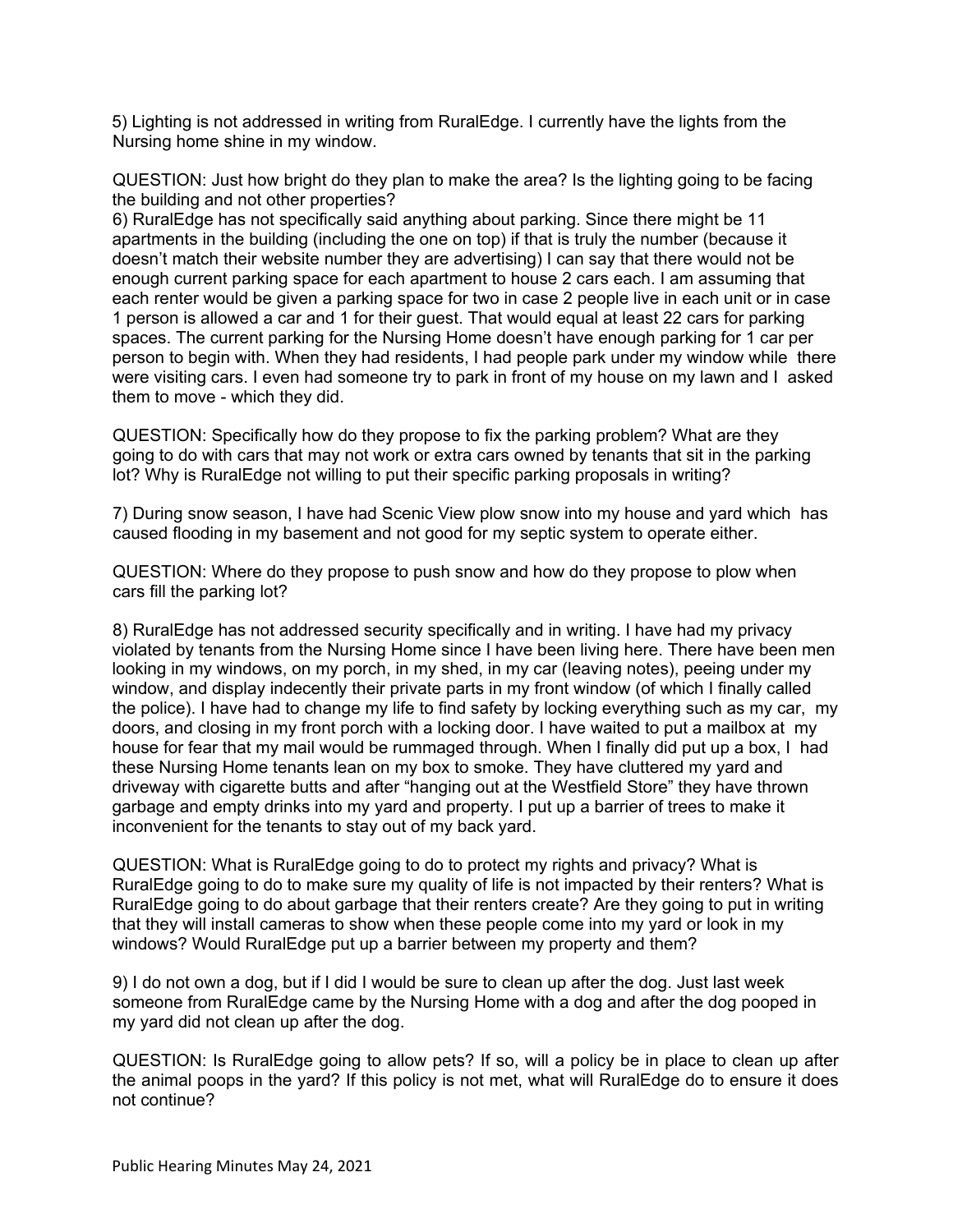10) Downtown, some of us have town water. These new number of residents will be adding to our water consumption downtown as if we have built 11 new homes.

QUESTION: Has RuralEdge or the Zoning Administration in Westfield taken this into account? If so, what is the proposal to do?

11) I chose to live in Westfield because I knew people in this town and it was the kind of community I wanted to be a part of - to grow old and die here. I was raised in the military and grew up in the military; lived on Army posts, Air Force bases, and Navy installations; I have lived in the civilian world in houses and apartments; I have always been a volunteer in many states with many kinds of people. I wanted a good community that cared about each other with a sense of peaceful existence.

QUESTION: What does RuralEdge propose to do about the 24hour 7day a week - noise pollution that can come from these rentals without restrictions?

12) In the Project Overview, RuralEdge also says it is going to supply a laundry room and/or community room. RuralEdge has not put this plan into writing nor submitted any work plan or diagrams for the town of Westfield to review.

QUESTION: How and where will these common areas be located inside the building? Is RuralEdge going to build a common area outside the existing building?

13) I see that part of the funding for this project is from the VHCB COVID Relief Funds for \$120,000.

QUESTION: Is this money given to the RuralEdge in the form of a grant or loan? Is this COVID money directly from the Federal Government or Vermont State? Is there restrictions, guidelines, or goals to reach by receiving this COVID money? If so, what? Is there any deadline requirements due to this COVID money?

14) As part of the Scope of Work to include: As an abutter, I was not sent the attached drawing of the new decks for the rear of the building to review.

QUESTION: Why wasn't the drawing sent with the copies of the zoning permit and papers showing the Project Overview? Were other items, papers, or diagrams omitted from my view?

15) On the application, the date received shows 5/4/2021. The construction show to start 7/1/2021.

QUESTION: Why was this Zoning Permit approved prior to this warning for a public hearing? Why didn't the Zoning Administration wait to hear our comments before approving this permit? Is anyone from Westfield related to or associated with RuralEdge? Why did the needs of RuralEdge come before the community or at least before the neighboring citizens of Westfield?

16) It is my understanding that our real estate property value will go down when a low housing is in the neighborhood. If these renters are low income because they rely on State Aid they will have time on their hands to wander the town throughout the day like the tenants did in the Scenic View Nursing Home. That means that they will be around the Westfield Store again. During hot days, I believe that they will also be between the store, the Daigle's home, and the camp ground cooling off in the water. As the water is owned by the citizens of the State of Vermont, they will have every right to play in the water. Currently, I see people playing in the